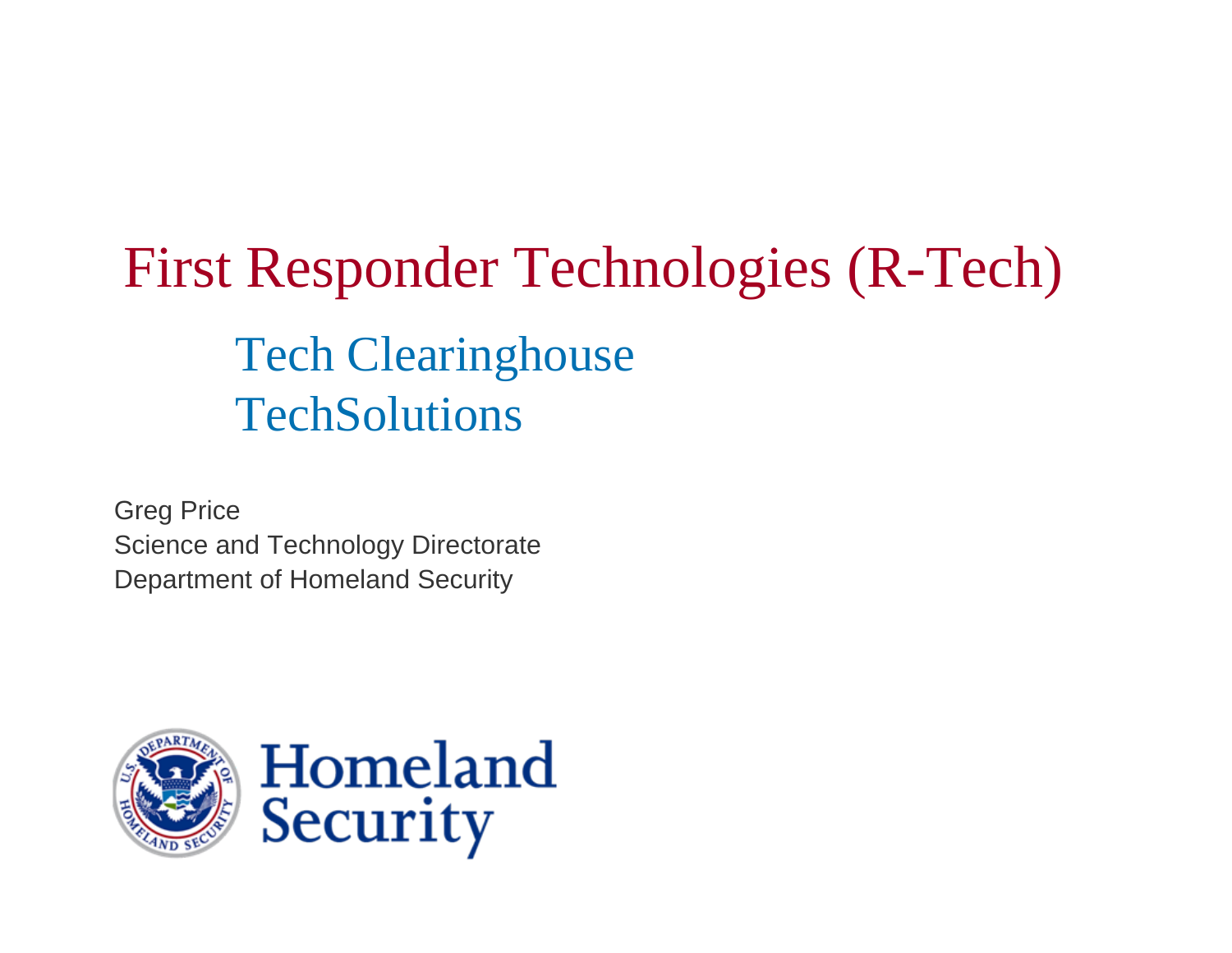### **TechSolutions**

The mission of TechSolutions is to rapidly address technology gaps identified by Federal, State, Local, and Tribal first responders

- Field prototypical solutions in 12 months
- Cost should be commensurate with proposal but less than \$1M per project
- Solution should meet 80% of identified requirements
- Provide a mechanism for Emergency Responders to relay their capability gaps
	- Capability gaps are gathered using a web site ([www.dhs.gov/techsolutions](http://www.dhs.gov/techsolutions))
- Gaps are addressed using existing technology, spiral development, and rapid prototyping
- Emergency Responders partner with DHS from start to finish

### *Rapid Technology Development* **Target: Solutions Fielded within 1 year, at ~<\$1M**

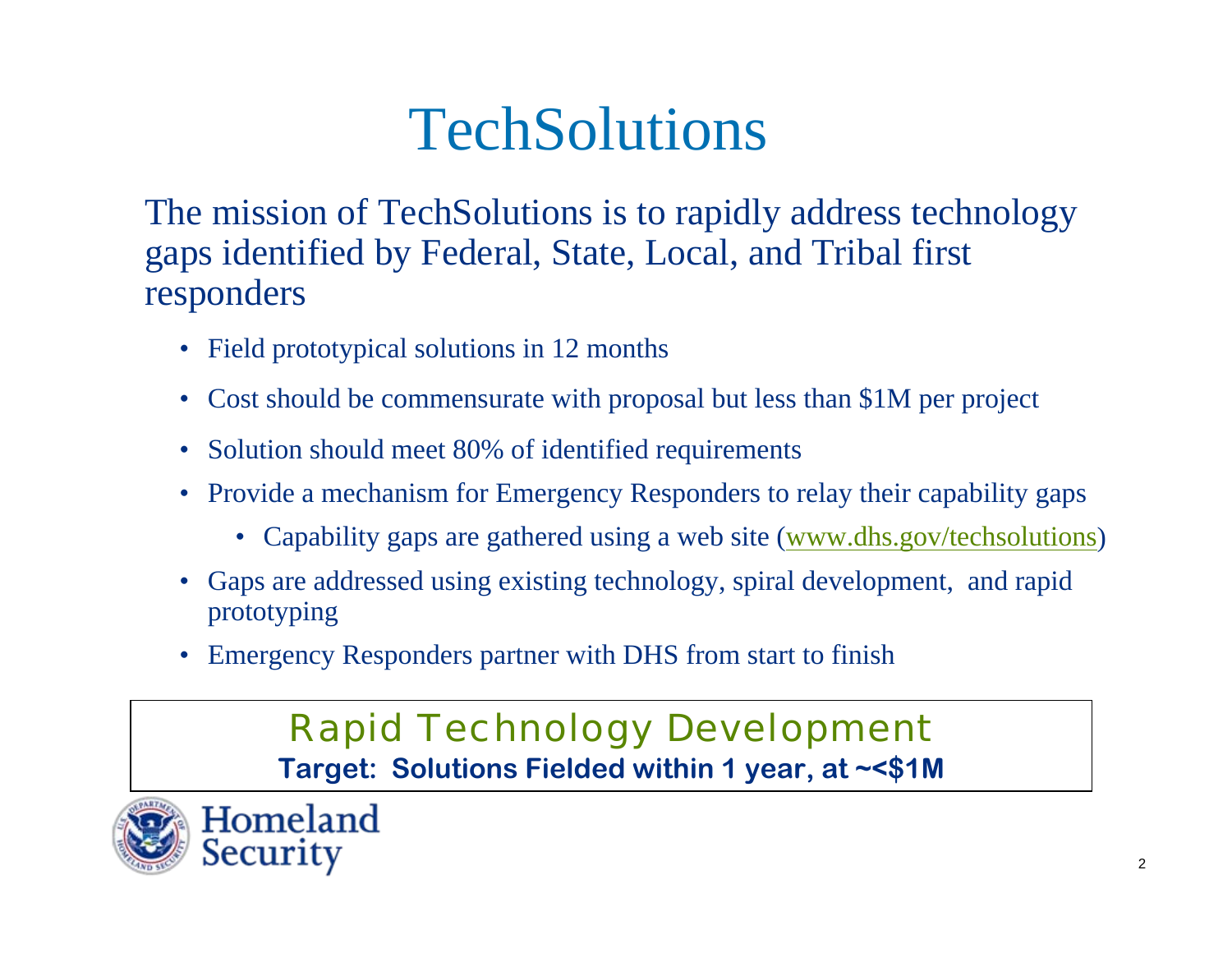

### **TechSolutions Investments**

#### **Next GenerationBreathing Apparatus**



#### **Ocular Scanning 3-D Location Nerve Agents/Toxic Gases**





#### **Biometric Identification**



#### **Fire Ground Compass**



#### **Carrizo Cane – Bio Agent**

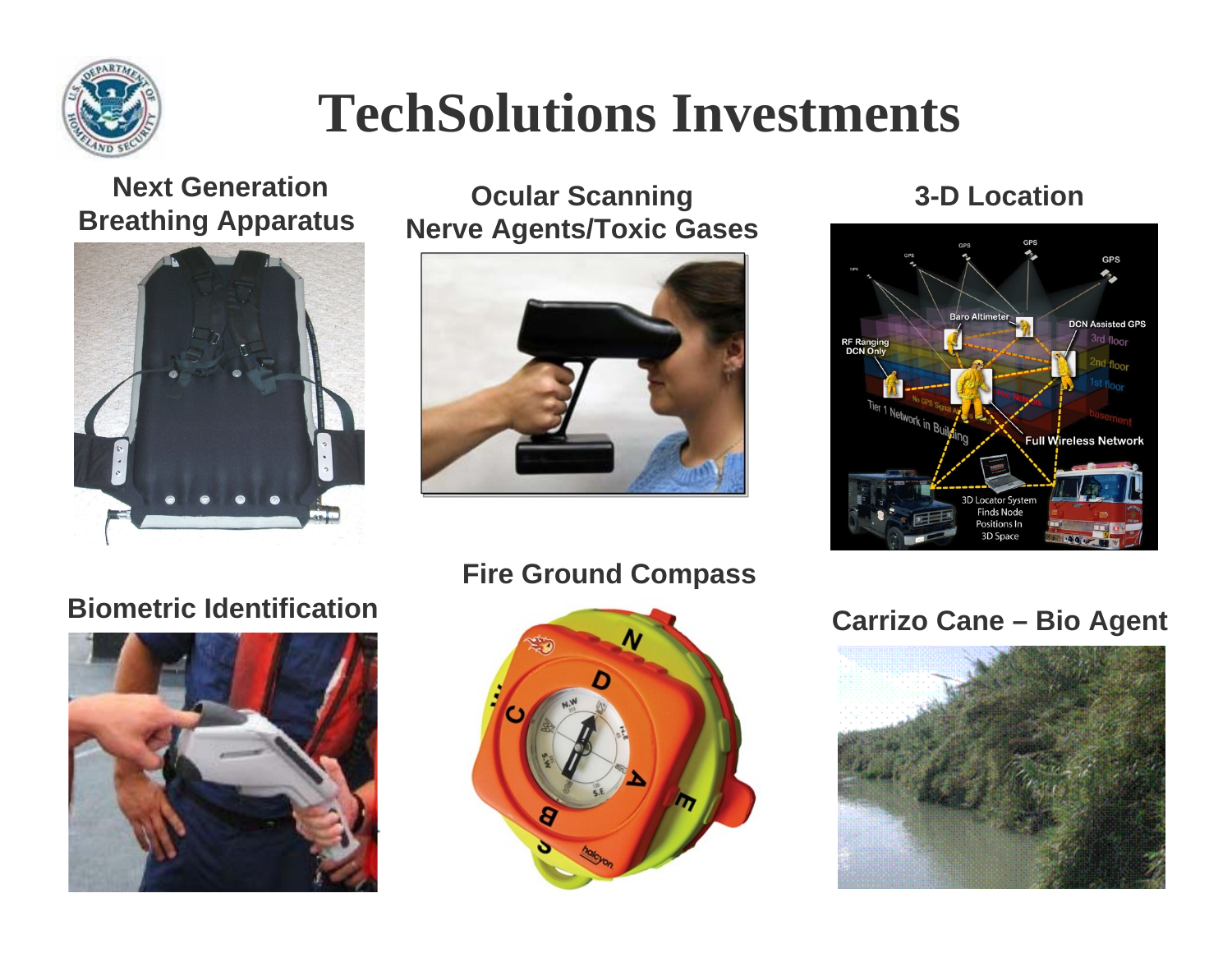

### **TechSolutions Investments**

**Patient Triage Mass Casualty Vital Sign Monitoring** Communications Seatbelt Safety



**Interoperable** 





**Vehicle Mounted Chem/BioSensor Detection**



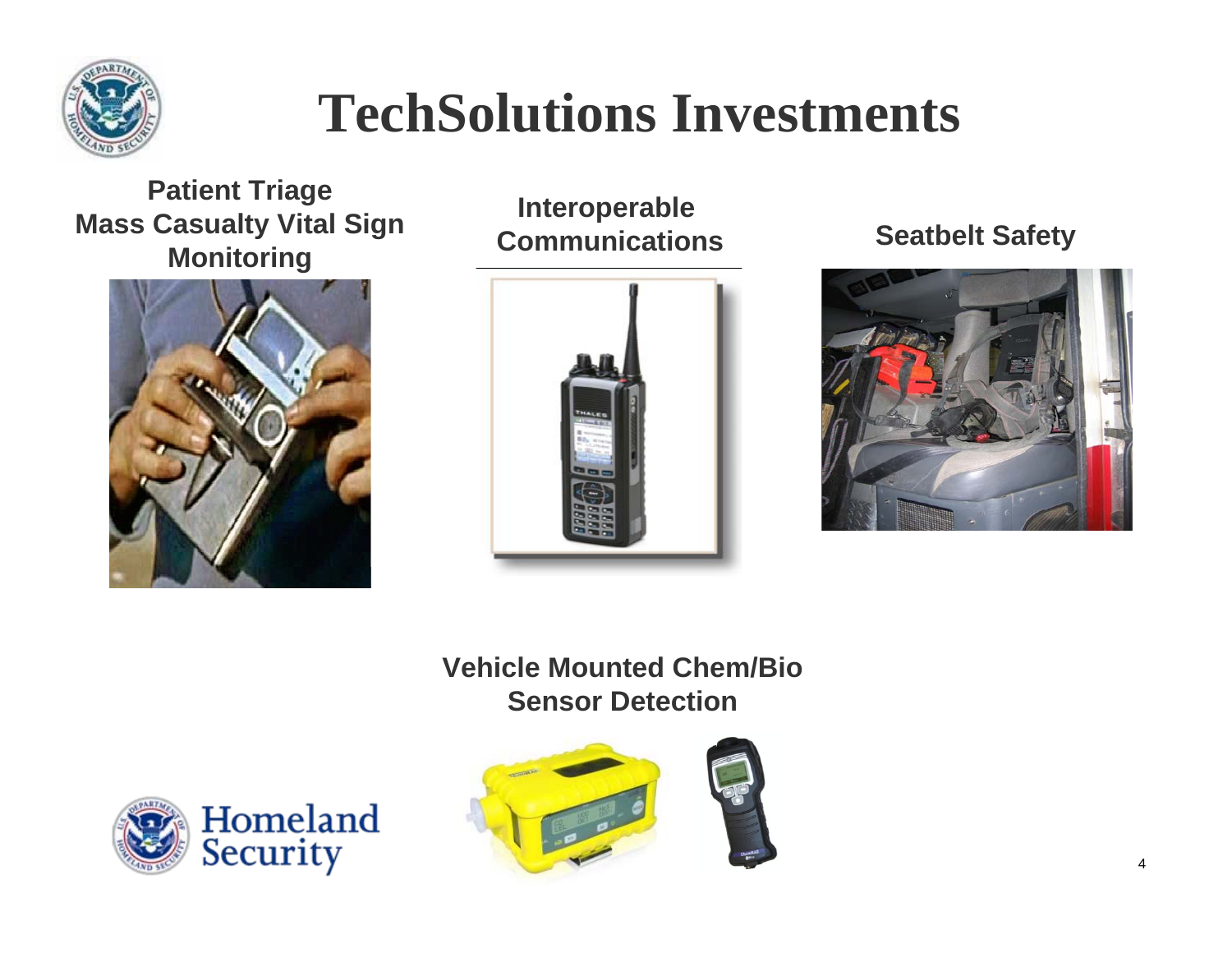# TechSolutions Review Process



-**Quality of Response** -**Cost & Schedule**-**Community Wide Applicability**

**Submitter and Technical Experts involved throughout**